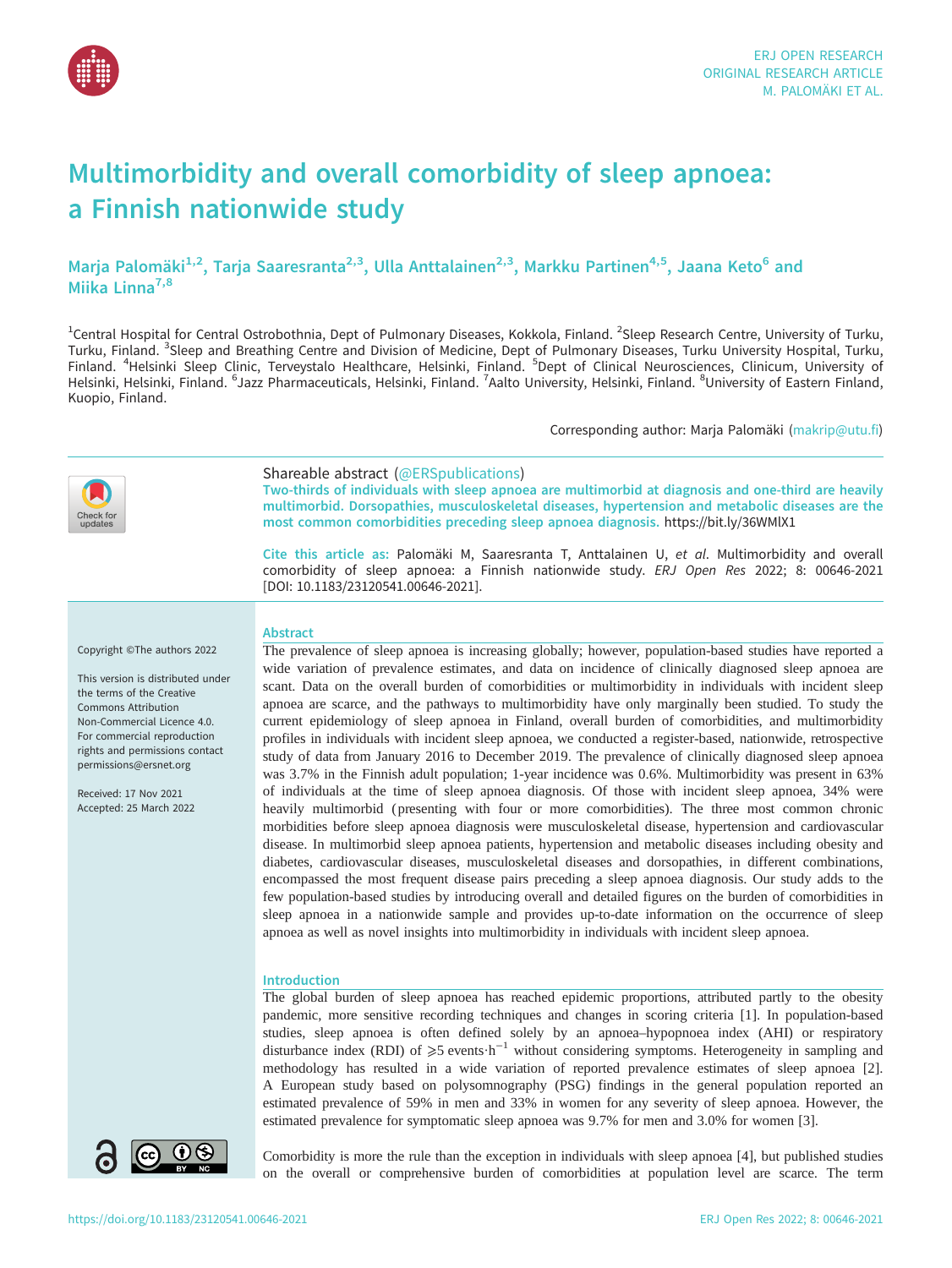"comorbidity" refers to the combined effects of additional conditions in reference to an index chronic condition, whereas the term "multimorbidity", often defined as two or more chronic diseases or conditions, indicates that no single condition holds priority over any of the co-occurring conditions from the perspective of the patient and the healthcare system [\[5\]](#page-9-0). In the era of personalised medicine, we need to better understand the overall burden of comorbidities and multimorbidity profiles in individuals with sleep apnoea and their role in therapeutic approaches [\[6\]](#page-9-0).

To investigate the prevalence and incidence of sleep apnoea, the overall burden of comorbidities in Finnish individuals with sleep apnoea, and multimorbidity profiles in those with incident sleep apnoea, we conducted a nationwide study utilising data from two comprehensive, individual-level, healthcare registers.

# Materials and methods

This retrospective, observational study was based on secondary use of healthcare data with a complete coverage of the total population in Finland. As this was a retrospective study including anonymised register data, no ethics committee approval was required according to Finnish legislation, nor was an approval requested.

## **Data**

We used two comprehensive, individual-level healthcare data repositories of the Finnish Institute for Health and Welfare in this study: 1) the Finnish Secondary Care Register (HILMO), which includes both inpatient (hospitalisations and procedures/interventions with codes) and hospital outpatient contacts (scheduled and emergency care specialist visits), and 2) the Finnish Primary Care Register (AVOHILMO), which includes all primary healthcare contacts at healthcare centres.

## Study population

Adults aged  $\geq 18$  years with the International Classification of Diseases, tenth revision (ICD-10) code G47.3 marked as the primary or secondary diagnosis in either primary or secondary healthcare were defined as individuals with sleep apnoea. G47.3 includes both obstructive and central sleep apnoea. The validity of the G47.3 coding in the Finnish Care Registers has been found to be 98% [[7](#page-9-0)]. As our data are based on clinical healthcare registers with information limited to diagnoses, care level ( primary versus secondary) and dates of care, we do not have detailed information on the type of sleep test performed on each individual diagnosed with sleep apnoea. According to the current Finnish national care guidelines for obstructive sleep apnoea (OSA), a sleep test is a prerequisite for sleep apnoea diagnosis [[8](#page-9-0)]. In some cases, sleep apnoea may be diagnosed with AHI  $\leq 5$  events $\cdot h^{-1}$ , e.g. in cases where a home sleep apnoea test has been technically insufficient, the patient has typical symptoms and findings suggestive of sleep apnoea, and a trial with an automatic positive airway pressure device increases therapeutic pressure with subsequent relief of sleep apnoea symptoms. The vast majority have been diagnosed with home sleep testing, and perhaps 1–2% with PSG, as the availability of in-laboratory PSG in Finland is low. For each individual with incident sleep apnoea from 2017, a matched control case was randomly assigned from the Finnish Care Registers in a 1:1 ratio. Matching was based on age, sex, hospital district and binary multimorbidity status. Body mass index (BMI) could not be used for matching, as the Finnish Care Registers do not include BMI. For multimorbid individuals, the year of onset of multimorbidity was also used in matching. Hospital district was used in matching because of potential regional differences in lifestyle and genetic risk of cardiovascular disease, and in how chronic conditions are diagnosed and treated [[9](#page-9-0)]. The general population used in the analyses comprised all adults aged  $\geq$ 18 years who had used primary or secondary healthcare services in Finland during 2017.

# Prevalence and incidence of sleep apnoea

Prevalence of diagnosed sleep apnoea in 2019 is reported as percentage of the live adult population (age ⩾18 years) who had used primary or secondary healthcare services with the G47.3 diagnosis between January 2015 and December 2019. If an individual had received a sleep apnoea diagnosis prior to January 2015, but had not used healthcare services for sleep apnoea during the study period, he or she was not identified as a sleep apnoea patient. Individuals with sleep apnoea who had died between January 2015 and December 2019 were removed from the nominator. The size of the adult population in Finland in December 2019 (n=4 476 235) was used as the denominator for prevalence. This figure was acquired from Statistics Finland ([www.stat.fi/\)](http://www.stat.fi/).

Incidence of diagnosed sleep apnoea in 2017 was defined similarly, but with a mean washout period of 2.5 years (i.e. no previous sleep apnoea diagnosis from January 2015 to the date of 2017 diagnosis). The size of the adult population on 31 December 2017 ( $n=4,446,869$ ) was used as the denominator.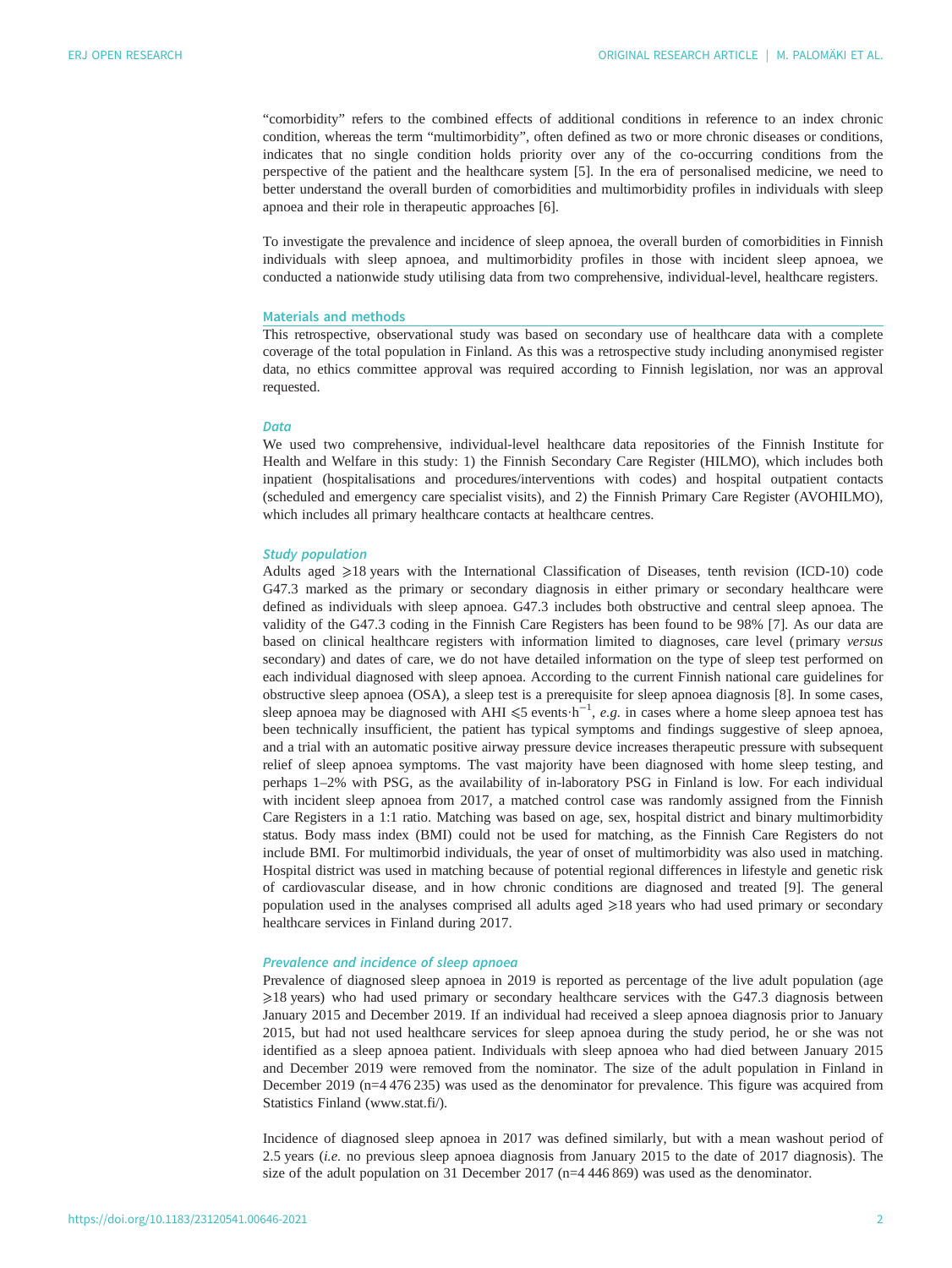# Multimorbidity and comorbidities in incident sleep apnoea

Multimorbidity was defined as two or more chronic diseases for which the patient had used healthcare services between January 2015 and time of sleep apnoea diagnosis in 2017, i.e. on average in the past 2.5 years. We used the chronic disease classification by the Finnish Institute for Health and Welfare (available on request). Any chronic disease or condition in this classification contributed to the multimorbidity status of the study subjects. Individuals with at least four chronic diseases were considered heavily multimorbid.

For individuals with sleep apnoea, multimorbidity status was assessed prior to receiving the sleep apnoea diagnosis (i.e. the individual was multimorbid if two or more chronic diseases were present prior to the sleep apnoea diagnosis). We report the most common disease pathways to multimorbidity before sleep apnoea diagnosis based on the sequence of the first two chronic diseases preceding sleep apnoea diagnosis. We also present the distribution of the number of chronic diseases in each patient group.

For individuals with incident sleep apnoea, we report the prevalence of 26 diagnosed major common chronic disease groups, which are listed in the [supplementary material](http://openres.ersjournals.com/lookup/doi/10.1183/23120541.00646-2021.figures-only#fig-data-supplementary-materials). In addition, we compare the diagnosed prevalence of these major chronic diseases in the incident sleep apnoea cohort with 1) the matched control population and 2) the general population. We present a similar comparison for male versus female individuals with sleep apnoea. Comparisons are reported by odds ratios and 95% confidence intervals for each chronic disease group.

## Statistical methods

The 95% confidence intervals for odds ratios were calculated using the normal approximation method. The two-sided z-test was used to assess the statistical significance for a sex difference in chronic morbidity. A p-value of <0.05 was considered statistically significant. Stata version 17.0 (StataCorp, 2017) was used for all analyses.

## Results

## Study demographics, prevalence and incidence of diagnosed sleep apnoea

In December 2019, 3.7% (166 435) of the national adult population had used primary or secondary healthcare services with the G47.3 diagnosis (sleep apnoea) during the past 5 years. In 2017, 0.6% (25 324) of Finnish adults had incident sleep apnoea, translating to an annual incidence of 600 per 100 000. Of the incident sleep apnoea patients, 64.2% were men. Mean age at the time of sleep apnoea diagnosis was 57.2 years (56.3 years for men and 58.8 years for women). Demographics for the incident patient cohort, matched controls and the general population are presented in table 1. Compared to the general population, incident sleep apnoea patients were on average 5 years older, more often male and more often multimorbid.

# Multimorbidity prior to sleep apnoea diagnosis

At the time of sleep apnoea diagnosis, 63% of individuals were multimorbid, compared with 38% in the general population (table 1). The most common pathways to multimorbidity before sleep apnoea diagnosis, defined as the sequence of first two chronic diseases before sleep apnoea diagnosis, are presented in [figure 1](#page-3-0). Hypertension and metabolic diseases, including obesity and diabetes, cardiovascular diseases, musculoskeletal diseases and dorsopathies, in different combinations, encompassed the most frequent

| TABLE 1 Demographics for the incident sleep apnoea cohort at the time of sleep apnoea diagnosis, matched control population and total adult |  |
|---------------------------------------------------------------------------------------------------------------------------------------------|--|
| population using healthcare services in 2017 ( <i>i.e.</i> the general population)                                                          |  |

|                               | Population    | Male | Age, years (mean) | Age 18-65 years | Age 65-74 years | Age $\geq$ 75 years | Multimorbidity<br>(≥2 chronic diseases) |
|-------------------------------|---------------|------|-------------------|-----------------|-----------------|---------------------|-----------------------------------------|
| Incident sleep apnoea         |               |      |                   |                 |                 |                     |                                         |
| All                           | 25 3 24       | 64.2 | 57.2              | 68.8            | 22.7            | 8.6                 | 63.3                                    |
| Male                          | 16 2 63       |      | 56.3              | 70.6            | 21.6            | 7.8                 | 58.3                                    |
| Female                        | 9061          |      | 58.8              | 65.5            | 24.7            | 9.9                 | 72.4                                    |
| Matched controls              |               |      |                   |                 |                 |                     |                                         |
| All                           | 25 3 24       | 64.2 | 57.2              | 68.8            | 22.7            | 8.6                 | 61.6                                    |
| Male                          | 16 2 63       |      | 56.3              | 70.6            | 21.6            | 7.8                 | 56.5                                    |
| Female                        | 9061          |      | 58.8              | 65.5            | 24.7            | 9.9                 | 70.5                                    |
| General population            | 3 2 2 3 3 9 9 | 42.9 | 52.1              | 67.7            | 17.1            | 15.25               | 38.1                                    |
| Data are presented as n or %. |               |      |                   |                 |                 |                     |                                         |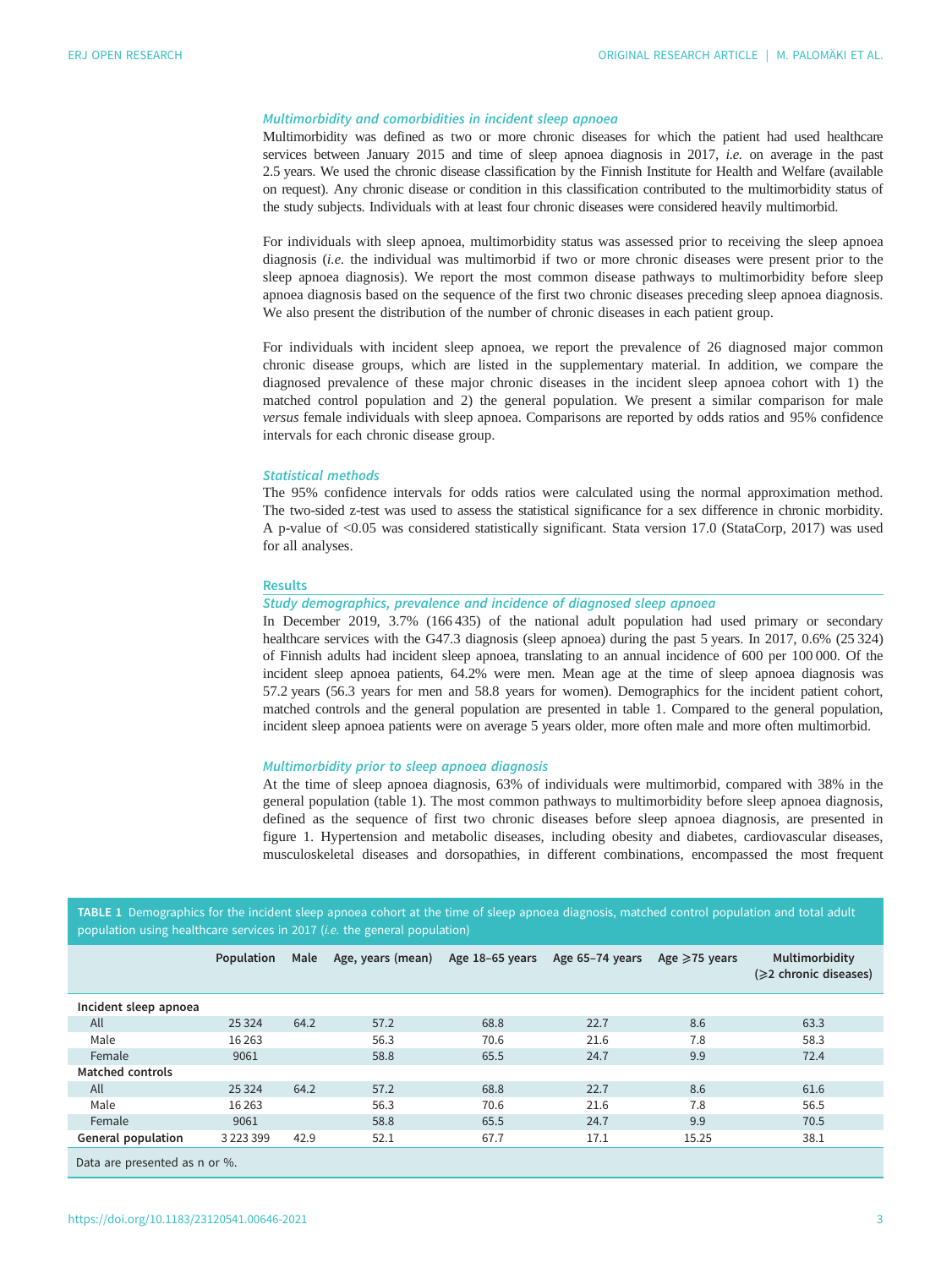<span id="page-3-0"></span>disease pairs preceding a sleep apnoea diagnosis. The most common pathway (true for n=2843 out of 15 954 multimorbid sleep apnoea patients) to multimorbidity was first being diagnosed with arterial hypertension, and then with a metabolic disease or obesity.

The number of diagnosed chronic diseases at the time of sleep apnoea diagnosis is presented in [figure 2](#page-4-0) for individuals with incident sleep apnoea, matched controls and the general population. Of incident sleep apnoea patients, 34% were heavily multimorbid, i.e. presented with four or more comorbidities, compared to 24% of matched controls and 14% of the general population ([figure 2\)](#page-4-0).

# Chronic diseases at the time of sleep apnoea diagnosis

The diagnosed prevalence (number and percentage) of 26 major chronic diseases (an elaborated list is included in the [supplementary material](http://openres.ersjournals.com/lookup/doi/10.1183/23120541.00646-2021.figures-only#fig-data-supplementary-materials)) at time of sleep apnoea diagnosis is presented in [table 2](#page-5-0). The most common chronic disease was musculoskeletal disease, which had been diagnosed in 52% of females and 36% of males prior to sleep apnoea diagnosis. The second and third most common chronic morbidities were hypertension and cardiovascular disease, respectively. Out of 26 morbidities analysed, we found statistically significant sex differences in 19.

The odds ratios for 26 major chronic diseases [\(supplementary material](http://openres.ersjournals.com/lookup/doi/10.1183/23120541.00646-2021.figures-only#fig-data-supplementary-materials)) are presented in [table 3](#page-6-0) for individuals with incident sleep apnoea versus matched controls, and in [table 4](#page-7-0) for those with incident sleep apnoea versus the general population. In incident sleep apnoea patients, we found the highest odds ratio for obesity, and the lowest odds ratio for dementia and related diseases compared to matched controls. Compared to the general population, odds ratios for major chronic diseases were higher in incident sleep apnoea patients in all disease groups, with the exception of dementia and related diseases.

## **Discussion**

Our results add to the few population-based studies by introducing overall and detailed figures on the burden of comorbidities in sleep apnoea in a nationwide sample. To our knowledge, this is the first study depicting different pathways of multimorbidity in sleep apnoea. It is the largest giving occurrences of multimorbidity in individuals with sleep apnoea. Of individuals with incident sleep apnoea, 34% were heavily multimorbid (i.e. with four or more chronic diseases). Multimorbidity was more prevalent in women than in men. In addition, we provide up-to-date information on sleep apnoea prevalence and incidence in Finland.



FIGURE 1 The 10 most common disease pathways to multimorbidity before sleep apnoea diagnosis based on the sequence of the first two chronic diseases. The group "other cardiovascular disease" does not include ischaemic heart disease.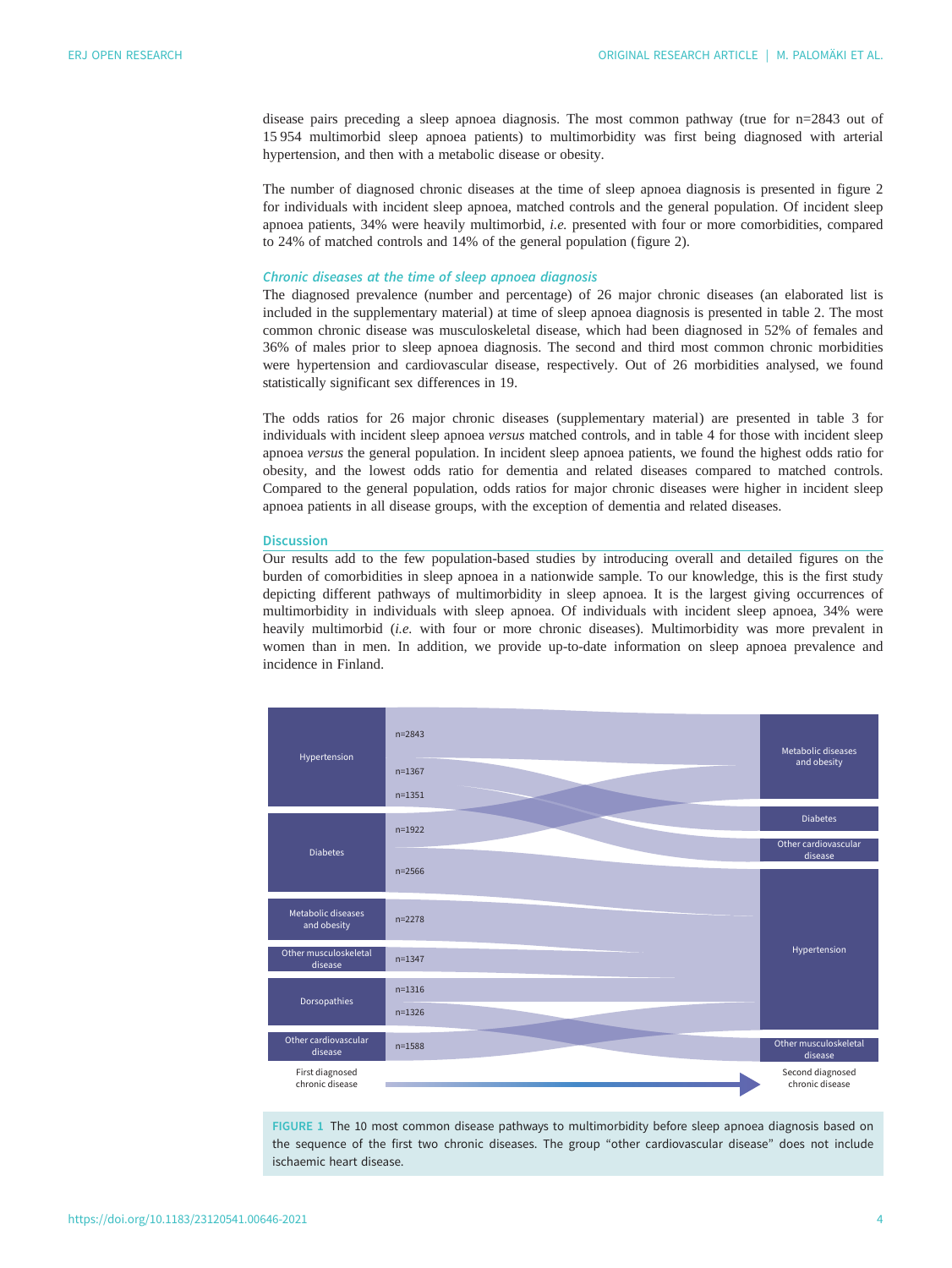<span id="page-4-0"></span>



In 2002, an expert group estimated that sleep apnoea prevalence was 3.7% in Finland [\[10](#page-9-0)]. In a Finnish study combining data from three population-based cohorts with 36 963 participants and follow-up ending, at the latest, at the end of 2015, sleep apnoea prevalence was 4.2% [\[11](#page-9-0)]. Our prevalence estimate of 3.7% is identical with the 2002 figure, but lower than expected based on the increased demand for sleep apnoea diagnostics and treatment in Finland since 2015 [\[12](#page-10-0)]. Our figure may be an underestimate, as we might have missed those individuals who had received the sleep apnoea diagnosis >5 years earlier and had not used healthcare services during the period January 2015 to December 2019. Furthermore, the 2002 estimate also included undiagnosed individuals with sleep apnoea. The current figure of this study is based on diagnosed individuals with sleep apnoea, and therefore underestimates the true prevalence of sleep apnoea in the Finnish population, which is likely to be considerably higher. Compared to the earlier Finnish study, the 0.5% difference in prevalence is likely due to sampling bias in the previous study cohorts. Our prevalence figure is based on diagnosed sleep apnoea patients, not a random population sample, therefore explaining the difference between our modest figure and the figures from epidemiological studies where AHI has been recorded for a random population sample [\[13](#page-10-0)]. As the patients in our study have sought medical attention for their disturbed sleep, our figure can also be seen as an estimator for the prevalence of OSA syndrome, where the patient is symptomatic, and their quality of life is impacted by excessive daytime sleepiness caused by OSA.

Data on sleep apnoea incidence are scarce. The 5-year incidence for moderate or severe sleep apnoea in the Sleep Heart Health Study was 11.1% for men and 4.9% for women, and in the Cleveland Family Study was 10% [[14, 15](#page-10-0)]. These figures represent PSG data from random population samples, not clinically diagnosed sleep apnoea. In a Danish register-based study with 15 years of clinical data, annual incidence rate of sleep apnoea was significantly lower than in our study: 6.5 per 10 000 versus 600 per 100 000 [[16\]](#page-10-0). The higher incidence rate in our study reflects the increased demand for sleep apnoea diagnostics and treatment in Finland during recent years.

In our study, individuals with incident sleep apnoea were 5 years older at the time of diagnosis compared to those of the European Sleep Apnea Database (ESADA) cohort, but in line with the Swedish sleep apnoea register figures [[4](#page-9-0), [17](#page-10-0)]. In our study, almost one-third of incident sleep apnoea cases were aged ⩾65 years. Delay in the diagnosis, and hence treatment, of sleep apnoea might add to the comorbidity risk. However, when considering whether diagnostic procedures are timely, we must keep in mind that benefit from positive airway pressure therapy is not limited to younger individuals [[18\]](#page-10-0).

In our study, two-thirds of individuals with incident sleep apnoea were men. This is similar to the Swedish register data from 2018–2019, but lower than in the ESADA cohort, with data from the years 2007–2009 [\[4,](#page-9-0) [17\]](#page-10-0). The change in the male:female ratio from 3:1 to 2:1 in 10 years might reflect the enhanced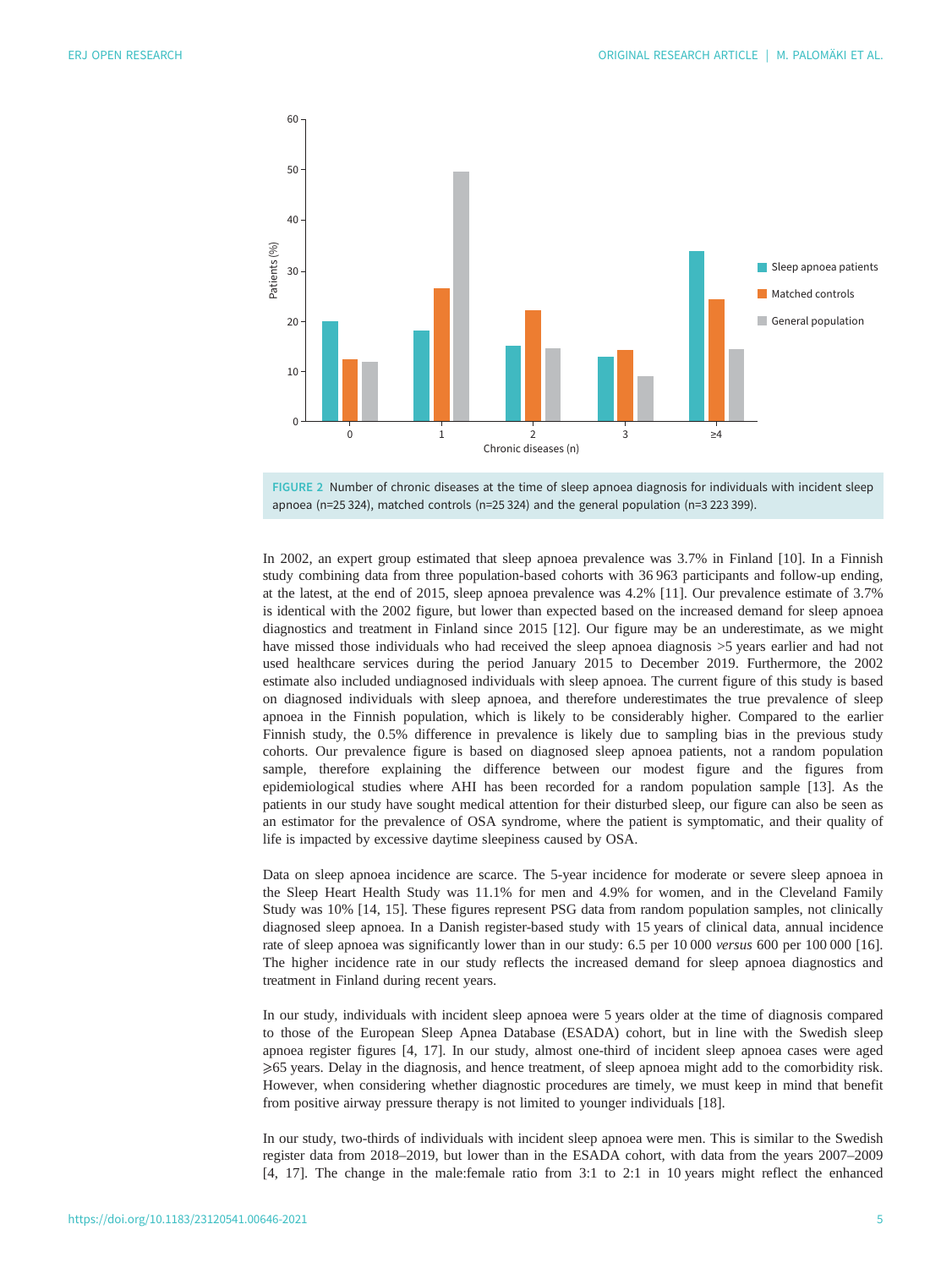<span id="page-5-0"></span>TABLE 2 Number and percentage of chronic comorbidities (as elaborated in the [supplementary material](http://openres.ersjournals.com/lookup/doi/10.1183/23120541.00646-2021.figures-only#fig-data-supplementary-materials)) at the time of sleep apnoea diagnosis for all those diagnosed with sleep apnoea in Finland in 2017

|                                        | Men (n=16 263) |                | Women (n=9061) |                |         |
|----------------------------------------|----------------|----------------|----------------|----------------|---------|
|                                        | Cases (n)      | Prevalence (%) | Cases (n)      | Prevalence (%) | p-value |
| Cancer                                 | 871            | 5.36           | 536            | 5.92           | 0.070   |
| Kidney and urinary tract disease       | 555            | 3.41           | 232            | 2.56           | < 0.001 |
| <b>Thyroid disease</b>                 | 337            | 2.07           | 891            | 9.83           | < 0.001 |
| Other metabolic disease                | 563            | 3.46           | 552            | 6.09           | < 0.001 |
| <b>Diabetes</b>                        | 3324           | 20.44          | 1705           | 18.82          | 0.006   |
| Obesity                                | 1053           | 6.47           | 1053           | 11.62          | < 0.001 |
| Gastro-oesophageal reflux disease      | 311            | 1.91           | 335            | 3.70           | < 0.001 |
| Dementia and other cerebral disorders  | 703            | 4.32           | 291            | 3.21           | < 0.001 |
| Schizophrenia and delusional disorders | 215            | 1.32           | 141            | 1.56           | 0.133   |
| Mood and neurotic disorders            | 1606           | 9.88           | 1746           | 19.27          | < 0.001 |
| Nonorganic sleep disorders             | 355            | 2.18           | 335            | 3.70           | < 0.001 |
| Neurological disorders                 | 1221           | 7.51           | 1232           | 13.60          | < 0.001 |
| Glaucoma                               | 234            | 1.44           | 193            | 2.13           | < 0.001 |
| Hypertension                           | 4217           | 25.93          | 2752           | 30.37          | < 0.001 |
| Cardiovascular disease                 | 3757           | 23.10          | 2202           | 24.30          | 0.059   |
| <b>Atrial fibrillation</b>             | 1496           | 9.20           | 634            | 7.00           | < 0.001 |
| Other respiratory disease              | 1653           | 10.16          | 1311           | 14.47          | < 0.001 |
| Gastrointestinal disease               | 2671           | 16.42          | 2065           | 22.79          | < 0.001 |
| Musculoskeletal disease                | 5797           | 35.65          | 4717           | 52.06          | < 0.001 |
| Urogenital disease                     | 1440           | 8.85           | 206            | 2.27           | < 0.001 |
| <b>Heart failure</b>                   | 624            | 3.84           | 319            | 3.52           | < 0.001 |
| Cerebrovascular disease                | 532            | 3.27           | 296            | 3.27           | 0.211   |
| Organic sleep disorders                | 197            | 1.21           | 175            | 1.93           | 0.985   |
| Asthma                                 | 967            | 5.94           | 1137           | 12.55          | < 0.001 |
| COPD                                   | 572            | 3.52           | 293            | 3.23           | 0.744   |
| Dyslipidaemia                          | 1745           | 10.73          | 985            | 10.87          | 0.242   |

awareness of sex differences in sleep apnoea and better recognition of women with sleep apnoea, or the geographical differences in sleep apnoea awareness among healthcare professionals and lay people [\[19](#page-10-0), [20\]](#page-10-0). Even as women are increasingly diagnosed with sleep apnoea, underdiagnosing women with sleep apnoea probably remains a relevant problem [\[21](#page-10-0)].

The clinical presentation and symptomatology of women with sleep apnoea is different from men, and gender modifies sleep apnoea [\[19](#page-10-0), [22](#page-10-0)]. There is paucity of large studies analysing comprehensively sex differences in diseases preceding sleep apnoea diagnosis. In a Danish registry-based study, data of morbidities 3 years prior to sleep apnoea diagnosis were presented for the whole sleep apnoea cohort, but not separately for sexes, and only one-fifth of patients were women [\[23](#page-10-0)]. The large study by MOKHLESI et al. [\[24](#page-10-0)] found that hypertension and depression were more prevalent in women with incident sleep apnoea, and diabetes and ischaemic heart disease were more prevalent in men with incident sleep apnoea. In our study, sex differences in comorbidity profiles in incident sleep apnoea patients probably comply with disease distribution in the general population. At the time of sleep apnoea diagnosis, women were more often multimorbid than men (72% versus 58%). The increased prevalence of asthma, thyroid disease, obesity, gastro-oesophageal reflux disease (GORD) and mood disorders in women with incident sleep apnoea compared to men could be expected. Somewhat surprisingly, there was no sex difference in the prevalence of COPD. Contrary to the study by MOKHLESI et al., we did not find a sex difference in the prevalence of cardiovascular disease. Furthermore, dyslipidaemia, cancer, schizophrenia and related disorders, cerebrovascular disease and organic sleep disorders were equally prevalent in both sexes with incident sleep apnoea. To our knowledge, ours is so far the largest study presenting comprehensive data on sex differences in sleep apnoea comorbidities. Our findings even suggest that women with incident sleep apnoea may present with heavier multimorbidity than men.

Our study is the largest to evaluate detailed multimorbidity in individuals with sleep apnoea. Multimorbidity in sleep apnoea was considerably more common than in the general population using healthcare services. One-third of individuals with incident sleep apnoea and one-fourth of matched controls presented with heavy multimorbidity. Previously, correlation between sleep apnoea and multimorbidity has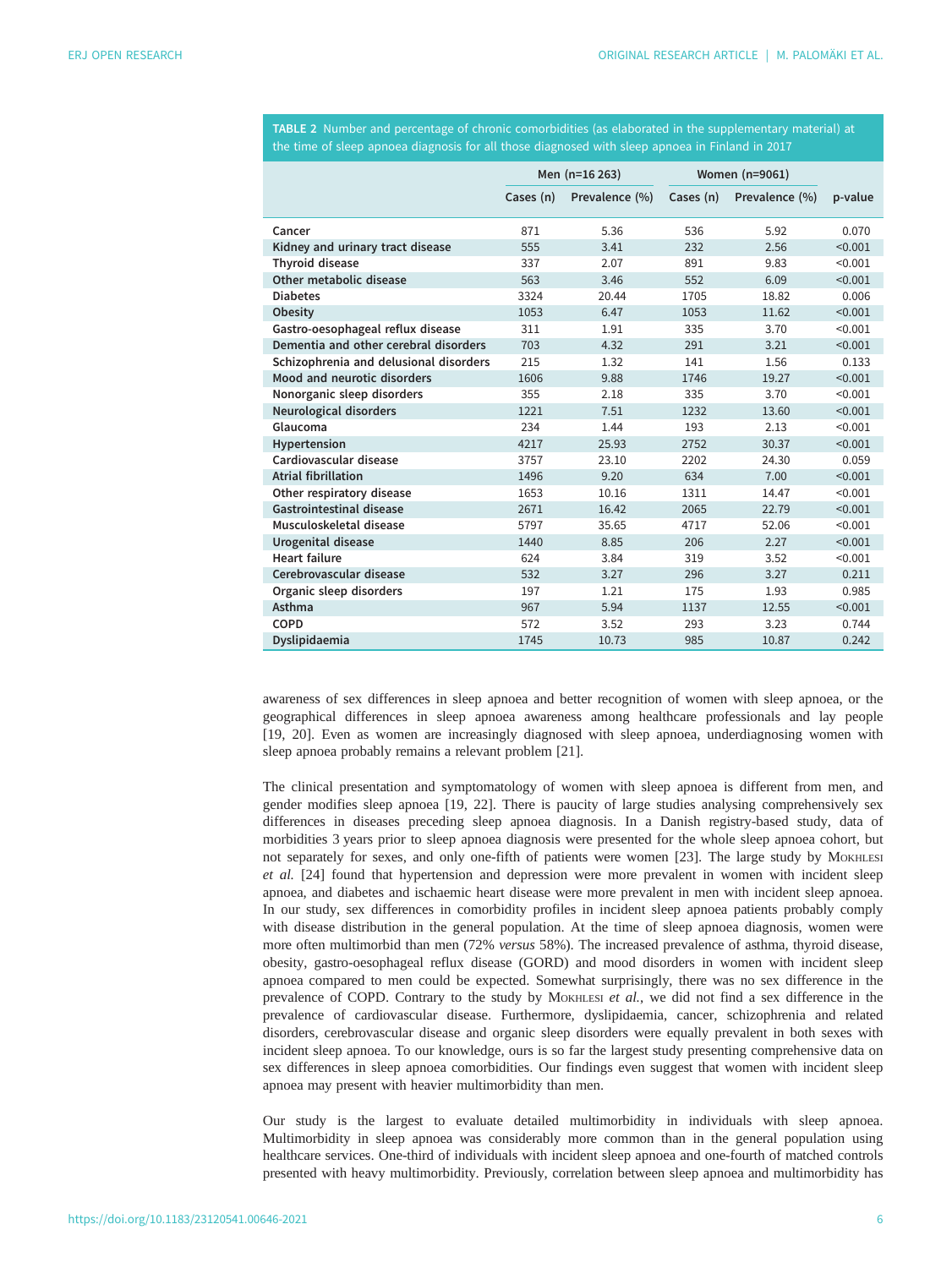<span id="page-6-0"></span>

|  | TABLE 3 Odds ratios with 95% confidence intervals for prevalence of major chronic disease (as elaborated in the supplementary material) among |  |  |  |
|--|-----------------------------------------------------------------------------------------------------------------------------------------------|--|--|--|
|  | individuals with incident sleep apnoea versus matched controls                                                                                |  |  |  |

|                                        | All, sleep apnoea versus<br>matched controls | Men, sleep apnoea versus<br>matched controls | Women, sleep apnoea versus<br>matched controls |
|----------------------------------------|----------------------------------------------|----------------------------------------------|------------------------------------------------|
| Obesity                                | $4.12(3.74 - 4.53)$                          | $4.64(4.03 - 5.35)$                          | $3.75(3.29 - 4.27)$                            |
| Organic sleep disorders                | $3.13(2.60 - 3.77)$                          | $4.14(3.02 - 5.68)$                          | $4.80(3.36 - 6.86)$                            |
| <b>Heart failure</b>                   | $1.98(1.77-2.22)$                            | $1.90(1.66 - 2.18)$                          | $2.15(1.77-2.62)$                              |
| Other respiratory disease              | $1.80(1.69-1.92)$                            | $1.90(1.74 - 2.07)$                          | $1.79(1.63 - 1.96)$                            |
| Asthma                                 | $1.74(1.62 - 1.87)$                          | $1.57(1.41 - 1.74)$                          | $1.98(1.79 - 2.20)$                            |
| Other metabolic disease                | $1.71(1.55 - 1.88)$                          | $1.66(1.45-1.91)$                            | $1.78(1.55 - 2.05)$                            |
| COPD                                   | $1.57(1.41 - 1.75)$                          | $1.43(1.26 - 1.63)$                          | $1.96(1.61 - 2.39)$                            |
| <b>Diabetes</b>                        | $1.51(1.44 - 1.59)$                          | $1.44(1.36-1.52)$                            | $1.68(1.55 - 1.82)$                            |
| Atrial fibrillation                    | $1.50(1.40-1.61)$                            | $1.48(1.36-1.6)$                             | $1.56(1.37-1.77)$                              |
| Hypertension                           | $1.48(1.42 - 1.55)$                          | $1.45(1.37-1.52)$                            | $1.55(1.45-1.66)$                              |
| Nonorganic sleep disorders             | $1.47(1.30-1.65)$                            | $1.37(1.16 - 1.61)$                          | $1.59(1.34-1.9)$                               |
| Gastro-oesophageal reflux disease      | $1.32(1.17-1.49)$                            | $1.09(0.93 - 1.28)$                          | $1.65(1.38 - 1.97)$                            |
| Mood and neurotic disorders            | $1.29(1.22 - 1.36)$                          | $1.18(1.09-1.27)$                            | $1.44(1.33 - 1.55)$                            |
| <b>Thyroid disease</b>                 | $1.29(1.18 - 1.40)$                          | $1.21(1.03-1.42)$                            | $1.33(1.20-1.48)$                              |
| Dyslipidaemia                          | $1.27(1.20-1.35)$                            | $1.31(1.22 - 1.42)$                          | $1.24(1.13-1.37)$                              |
| Kidney and urinary tract disease       | $1.23(1.10-1.37)$                            | $1.17(1.03 - 1.32)$                          | $1.40(1.14 - 1.71)$                            |
| Cardiovascular disease                 | $1.20(1.15-1.26)$                            | $1.17(1.11 - 1.23)$                          | $1.27(1.18 - 1.36)$                            |
| Cerebrovascular disease                | $1.07(0.97 - 1.18)$                          | $0.98(0.86 - 1.10)$                          | $1.29(1.08-1.54)$                              |
| Urogenital disease                     | $1.06(0.99 - 1.14)$                          | $1.10(1.02 - 1.19)$                          | $0.86(0.71 - 1.04)$                            |
| Musculoskeletal disorders              | $1.02(0.99 - 1.06)$                          | $0.99$ $(0.94 - 1.03)$                       | $1.08(1.02 - 1.15)$                            |
| Neurological disorders                 | $1.02(0.96 - 1.08)$                          | $0.99(0.91 - 1.07)$                          | $1.05(0.96 - 1.14)$                            |
| Gastrointestinal disease               | $0.92$ $(0.88 - 0.97)$                       | $0.86$ $(0.81 - 0.91)$                       | $1.02(0.96 - 1.10)$                            |
| Glaucoma                               | $0.91(0.80 - 1.04)$                          | $0.88$ $(0.74 - 1.06)$                       | $0.94(0.77 - 1.15)$                            |
| Cancer                                 | $0.69(0.64 - 0.74)$                          | $0.72$ $(0.66 - 0.79)$                       | $0.64$ $(0.57 - 0.72)$                         |
| Schizophrenia and delusional disorders | $0.69(0.60 - 0.79)$                          | $0.63$ $(0.53 - 0.75)$                       | $0.79(0.63 - 0.99)$                            |
| Dementia and other cerebral disorders  | $0.62$ (0.57-0.67)                           | $0.58(0.53 - 0.64)$                          | $0.71(0.61 - 0.82)$                            |

been reported only in severe sleep apnoea [\[25](#page-10-0)]. However, in a more recent and larger study, sleep apnoea was associated with an increased risk of multimorbidity, and in multimorbid men, undiagnosed sleep apnoea was highly prevalent [\[26](#page-10-0)].

In our study, hypertension and metabolic diseases including obesity and diabetes in different combinations encompassed the most frequent disease pairs preceding sleep apnoea diagnosis and suggest multidirectional mechanisms. Cardiovascular diseases and diseases of the musculoskeletal system and connective tissue also turned out to have a significant role in the development of multimorbidity. Of the major chronic diseases or disease groups, musculoskeletal disease proved to be the most common chronic disorder in both men (36%) and women (52%) among patients with incident sleep apnoea [\(table 2\)](#page-5-0). Despite the fact that back pain has been reported to be the second most common reason for visits in primary care, musculoskeletal disorders have seldom been assessed in the context of sleep apnoea comorbidities [\[27](#page-10-0)]. In an earlier Danish study, odds ratio for musculoskeletal and connective tissue diseases was 1.36 (95% CI 1.29–1.42) in the incident sleep apnoea population compared to matched controls, and the overall prevalence was 13% [\[23](#page-10-0)]. In our study, despite the high prevalence of musculoskeletal diseases among both sexes, the odds ratio for these disorders compared to matched controls was slightly increased in women with incident sleep apnoea, but not in men. However, as sleep apnoea has been associated with chronic pain, our findings emphasise considering the possibility of sleep apnoea in individuals with musculoskeletal and connective tissue disorders [[28\]](#page-10-0).

As expected, we found increased odds ratios for cardiovascular disease, mood and neurotic disorders, thyroid disease, dyslipidaemia, diabetes, hypertension, atrial fibrillation, asthma, COPD, heart failure and obesity in both men and women with incident sleep apnoea compared to matched controls. Our results are in line with a Canadian study, despite a considerably larger proportion of women and higher age at the time of diagnosis in our study [[29](#page-10-0)].

The largest study to date to report preceding comorbidities before sleep apnoea diagnosis consisted of 1.7 million individuals with sleep apnoea (50% women) and their matched controls [\[24](#page-10-0)]. That study used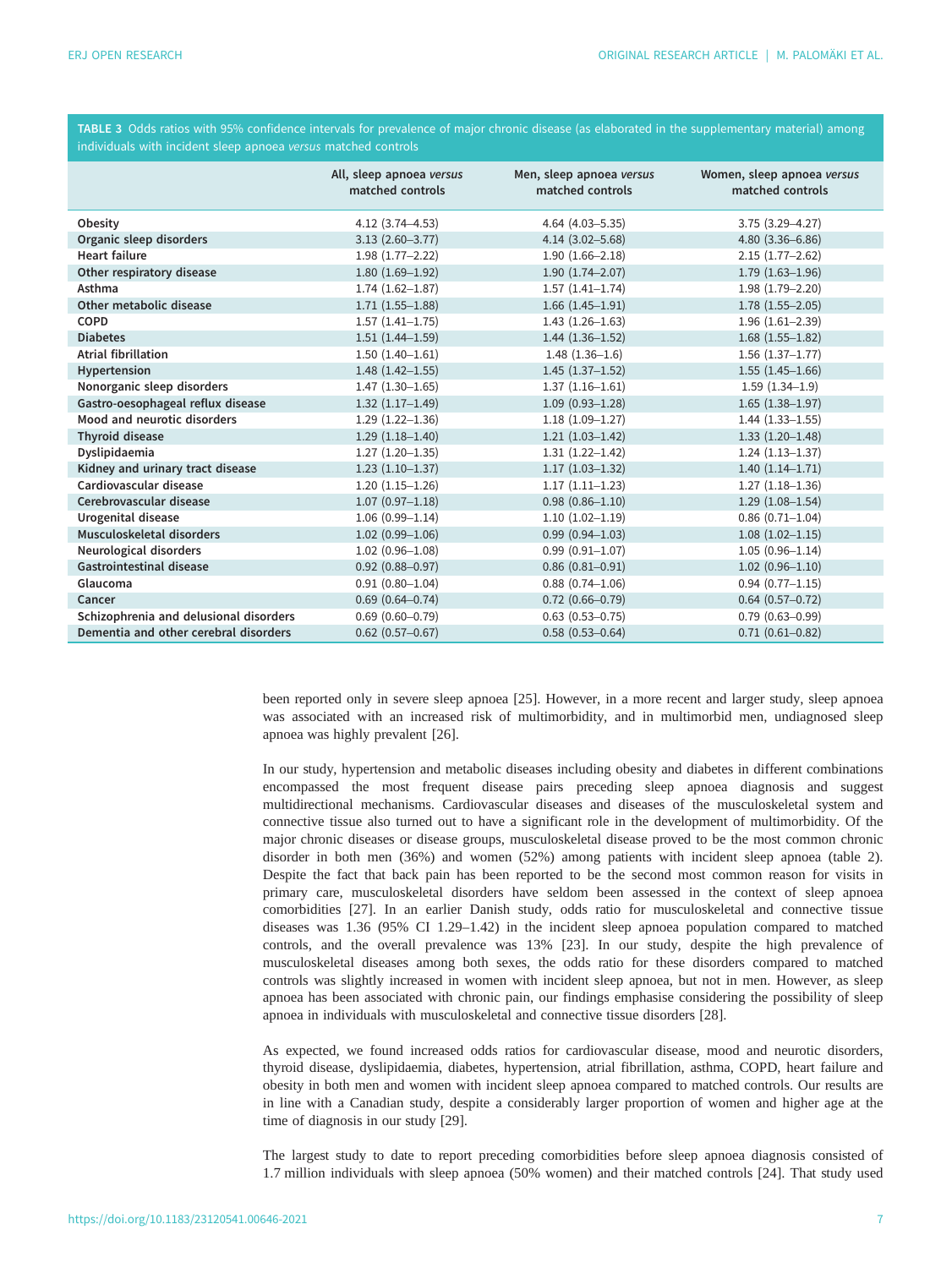<span id="page-7-0"></span>TABLE 4 Odds ratios with 95% confidence intervals for prevalence of major chronic disease (as elaborated in the [supplementary material](http://openres.ersjournals.com/lookup/doi/10.1183/23120541.00646-2021.figures-only#fig-data-supplementary-materials)) among individuals with incident sleep apnoea versus general population (i.e. the total adult population in Finland who used public healthcare services in 2017)

|                                        | All, sleep apnoea versus<br>general population | Men, sleep apnoea versus<br>general population | Women, sleep apnoea versus<br>general population |
|----------------------------------------|------------------------------------------------|------------------------------------------------|--------------------------------------------------|
| Organic sleep disorders                | 8.94 (8.14-9.83)                               | $6.98(6.03 - 8.07)$                            | $8.27(7.10-9.63)$                                |
| Obesity                                | $7.19(6.87 - 7.53)$                            | 7.70 (7.22-8.22)                               | $8.57(8.03 - 9.15)$                              |
| COPD                                   | $3.17(2.96 - 3.39)$                            | $2.35(2.16-2.55)$                              | $4.23$ $(3.76 - 4.76)$                           |
| Other respiratory disease              | $2.73(2.63 - 2.84)$                            | $2.78(2.64 - 2.93)$                            | $3.11(2.93 - 3.30)$                              |
| <b>Diabetes</b>                        | $2.72(2.64 - 2.81)$                            | $2.37(2.28 - 2.46)$                            | $2.96(2.80 - 3.12)$                              |
| Other metabolic disease                | $2.67(2.51 - 2.84)$                            | $2.43$ (2.32-2.54)                             | $3.16(2.90 - 3.44)$                              |
| Hypertension                           | $2.65(2.57 - 2.72)$                            | $2.58(2.49 - 2.68)$                            | $2.92$ $(2.79 - 3.05)$                           |
| Asthma                                 | $2.62$ $(2.51 - 2.74)$                         | $2.43(2.28 - 2.60)$                            | $3.49$ $(3.28 - 3.72)$                           |
| Gastro-oesophageal reflux disease      | $2.53(2.34 - 2.74)$                            | $2.22(1.98 - 2.49)$                            | $3.34(2.99 - 3.73)$                              |
| Nonorganic sleep disorders             | $2.45(2.27 - 2.64)$                            | $2.42$ $(2.17 - 2.69)$                         | $2.93(2.63 - 3.27)$                              |
| <b>Heart failure</b>                   | $2.42$ (2.26-2.58)                             | $2.56$ $(2.36 - 2.78)$                         | $2.23(2.00-2.50)$                                |
| Dyslipidaemia                          | $2.39(2.30 - 2.49)$                            | $2.31(2.20 - 2.43)$                            | $2.47(2.31 - 2.64)$                              |
| Kidney and urinary tract disease       | $2.25(2.09 - 2.42)$                            | $1.89(1.74 - 2.06)$                            | $2.39(2.10-2.73)$                                |
| Cardiovascular disease                 | $2.09$ $(2.03 - 2.15)$                         | $1.45(1.33 - 1.58)$                            | $1.93(1.71 - 2.16)$                              |
| <b>Atrial fibrillation</b>             | $2.04(1.95 - 2.13)$                            | $1.91(1.81 - 2.02)$                            | $1.91(1.76 - 2.07)$                              |
| Urogenital disease                     | $2.03(1.93 - 2.13)$                            | $1.57(1.49-1.66)$                              | $1.59(1.39-1.83)$                                |
| Musculoskeletal disorders              | $1.98(1.93 - 2.03)$                            | $1.94(1.88 - 2.00)$                            | $2.59(2.48 - 2.70)$                              |
| Mood and neurotic disorders            | $1.79(1.73 - 1.86)$                            | $1.74(1.65 - 1.84)$                            | $2.33$ $(2.21 - 2.45)$                           |
| Neurological disorders                 | $1.69(1.62 - 1.76)$                            | $1.65(1.56 - 1.75)$                            | $2.12(1.99 - 2.25)$                              |
| Cerebrovascular disease                | $1.69(1.58 - 1.81)$                            | $1.45(1.33 - 1.58)$                            | $1.93(1.71 - 2.16)$                              |
| <b>Thyroid disease</b>                 | $1.64(1.54 - 1.73)$                            | $1.89(1.70 - 2.11)$                            | $2.34(2.18-2.51)$                                |
| <b>Gastrointestinal disease</b>        | $1.58(1.53 - 1.63)$                            | $1.51(1.44 - 1.57)$                            | $1.87(1.78 - 1.97)$                              |
| Cancer                                 | $1.14(1.08-1.21)$                              | $1.02(0.96 - 1.10)$                            | $1.29(1.19-1.41)$                                |
| Glaucoma                               | $1.12(1.02 - 1.24)$                            | $1.11(0.98 - 1.27)$                            | $1.29(1.12 - 1.48)$                              |
| Schizophrenia and delusional disorders | $1.10(0.99 - 1.22)$                            | $0.90(0.79 - 1.04)$                            | $1.36(1.15-1.60)$                                |
| Dementia and other cerebral disorders  | $0.92$ $(0.87 - 0.98)$                         | $0.87(0.80 - 0.93)$                            | $0.86$ $(0.77 - 0.97)$                           |

data from a United States database comprising health insurance claims for working adults and retirees with employer-sponsored health insurance. After adjusting for age and sex, increased odds ratios with very narrow confidence intervals were found for all studied comorbidities. Compared to matched controls, type 2 diabetes, hypertension and depression were more prevalent in individuals with sleep apnoea in all age groups, whereas congestive heart failure, ischaemic heart disease, cardiac arrythmias and stroke were more prevalent only in older individuals with sleep apnoea.

In our study, the odds ratio for cerebrovascular disease prior to a diagnosis of sleep apnoea was increased in women, but not in men. Previously, the risk of stroke in sleep apnoea has been studied both in population-based and clinic-based cohorts with partly inconsistent results and sex differences [[30\]](#page-10-0). In the Wisconsin Sleep Cohort Study, the prevalence of stroke in individuals with sleep apnoea was increased in a cross-sectional analysis, but in the prospective analysis and after adjustment for confounding factors, the risk of incident stroke was not significantly increased [[31\]](#page-10-0). In the prospective Sleep Heart Health Study, untreated sleep apnoea was shown to increase the risk of stroke in men, but only in women with severe sleep apnoea [\[32](#page-10-0)]. In the recent Finnish cohort study, sleep apnoea did not associate with stroke risk [[11\]](#page-9-0). In a meta-analysis of 10 prospective cohort studies, the risk for stroke was increased in individuals with sleep apnoea [\[30](#page-10-0)].

We found lower risk for dementia and schizophrenia/delusional disorders in both males and females with incident sleep apnoea compared to matched controls. We surmise sampling bias to be the explanation. Sleep apnoea has been suggested as a risk factor for cognitive decline in the elderly and can increase the risk for dementia, or even cause early-onset dementia [\[33](#page-10-0), [34\]](#page-10-0). The lower odds ratio for dementia or schizophrenia/delusional disorders in individuals with incident sleep apnoea might be due to under-recognition of sleep apnoea symptoms and reduced access to healthcare together with other factors in those already diagnosed with these diseases [\[35](#page-10-0)].

The Danish nationwide study with ICD-10-based morbidities 3 years prior to sleep apnoea diagnosis at any age was analysed using data from the Danish National Patient Registry [[23\]](#page-10-0). Due to differences in grouping of comorbidities, direct comparisons with our results can be made only in some diseases or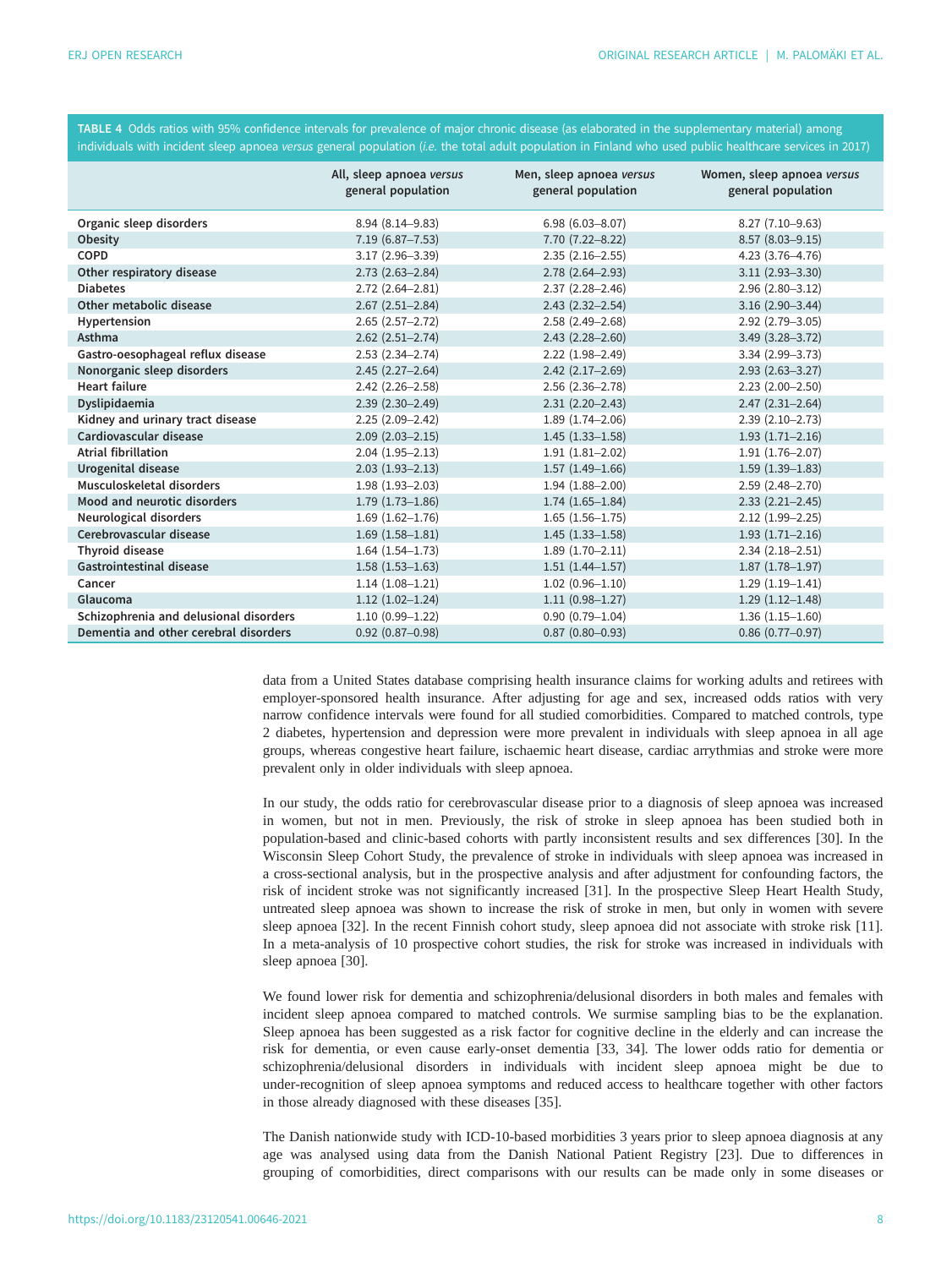disease groups. Our study confirmed the connection between sleep apnoea and respiratory diseases ( particularly asthma and COPD), diabetes, atrial fibrillation and hypertension, but we could not confirm that individuals with incident sleep apnoea are more prone to neurological diseases than matched controls.

GORD has been strongly associated with sleep apnoea [\[36](#page-10-0)]. In sleep-clinic patients, GORD has a female predominance [\[37](#page-10-0)]. A recent large study failed to find any differences in GORD symptoms between non-sleep apnoea and sleep apnoea individuals, but again women were more often symptomatic [[38\]](#page-10-0). In our study, only women had increased risk of GORD compared to matched controls, supporting previous findings. Furthermore, we could not confirm an association between glaucoma and sleep apnoea, which has been reported in previous cross-sectional and case–control studies [\[39](#page-10-0), [40](#page-10-0)].

The lower risk of cancer in both males and females with incident sleep apnoea compared to matched controls in our study lacks an explanation. Studies addressing incidence and mortality of cancer in individuals with sleep apnoea have shown conflicting results [\[41](#page-11-0), [42](#page-11-0)]. In prior studies addressing comorbidities prior to sleep apnoea diagnosis, only JENNUM et al. [\[23](#page-10-0)] reported neoplasms and found no difference between individuals with sleep apnoea and controls. We were not able to analyse the effect of smoking on the risk of cancer, as our data did not contain information on individual lifestyle habits such as smoking. In a previous Finnish study with baseline data from 2002–2005, 22% of patients compliant with continuous positive airway pressure (CPAP) therapy and 29% of CPAP-noncompliant sleep apnoea patients were smokers [\[43](#page-11-0)]. In the general Finnish population, smoking prevalence was 23% in 2004 [[44\]](#page-11-0). Thus, the overall prevalence of smoking does not appear to be significantly lower in sleep apnoea patients compared to general Finnish population and does not explain the difference in cancer prevalence.

We found increased prevalence of nonorganic and organic sleep disorders in individuals with incident sleep apnoea compared to matched controls. This could reflect diagnostic challenges, which can result in delayed sleep apnoea diagnosis. Excessive daytime sleepiness is one of the key symptoms of sleep apnoea, and on the other hand 39–58% of individuals with sleep apnoea report insomnia symptoms [\[45](#page-11-0)]. It is possible that these symptoms have not been correctly attributed to the underlying sleep apnoea.

Compared to the general population, incident sleep apnoea patients were more likely to have been diagnosed with a condition belonging to any major chronic disease group, except for dementia and related diseases. We assume this exception be due to similar factors as the reduced likelihood for dementia in incident sleep apnoea patients compared to matched controls. We attribute the high odds ratios for major chronic diseases among incident sleep apnoea patients versus the general population partly to demographic differences: incident sleep apnoea patients were more often male, more often multimorbid, and, on average, 5 years older than general population.

Our study has several strengths. The data with excellent validity from the Finnish Primary Care Register and the Finnish Secondary Care Register cover the majority of both inpatient and outpatient healthcare in Finland. We considered the possible regional differences in healthcare resources when matching the patients. Compared to studies based on self-reported comorbidities, our study avoids recall bias. Also, we minimised the risk of reporting bias by analysing comorbidity data only prior to sleep apnoea diagnosis.

Our study has some limitations. First, the aforementioned registers do not cover private healthcare. However, most of the care for sleep apnoea in Finland is provided in public facilities due to the excellent coverage of public health insurance in Finland. Second, the Finnish population is quite homogeneous with only small minorities of people of non-Caucasian origin. Regarding differences in healthcare systems, ethnicities and demographics in other countries, different results could be expected even with the same methodology [\[46](#page-11-0)]. Third, as we did not extract any data from patient files or income and education registers, we were not able to evaluate associations between comorbidities and sleep apnoea severity, symptomatology, socioeconomic circumstances or individual lifestyle habits. Additionally, BMI could not be used in matching, as our data did not include BMI. Fourth, the diagnosis of sleep apnoea in most cases was based on home sleep testing, as the availability of in-laboratory PSG in Finland is low.

To conclude, our study adds to the scarce information on prevalence of clinically meaningful obstructive sleep apnoea and on the overall burden of comorbidities. It also provides novel insights in multimorbidity in individuals with incident sleep apnoea in a large, nationwide sample. While supporting most of the previous evidence on the association between sleep apnoea and cardiovascular diseases, hypertension, diabetes and other metabolic diseases, atrial fibrillation, mood disorders and respiratory diseases, our findings highlight areas of uncertainty or controversy, especially the relationship between sleep apnoea and cancer, glaucoma and stroke/cerebrovascular diseases. Our results signal under-recognition of sleep apnoea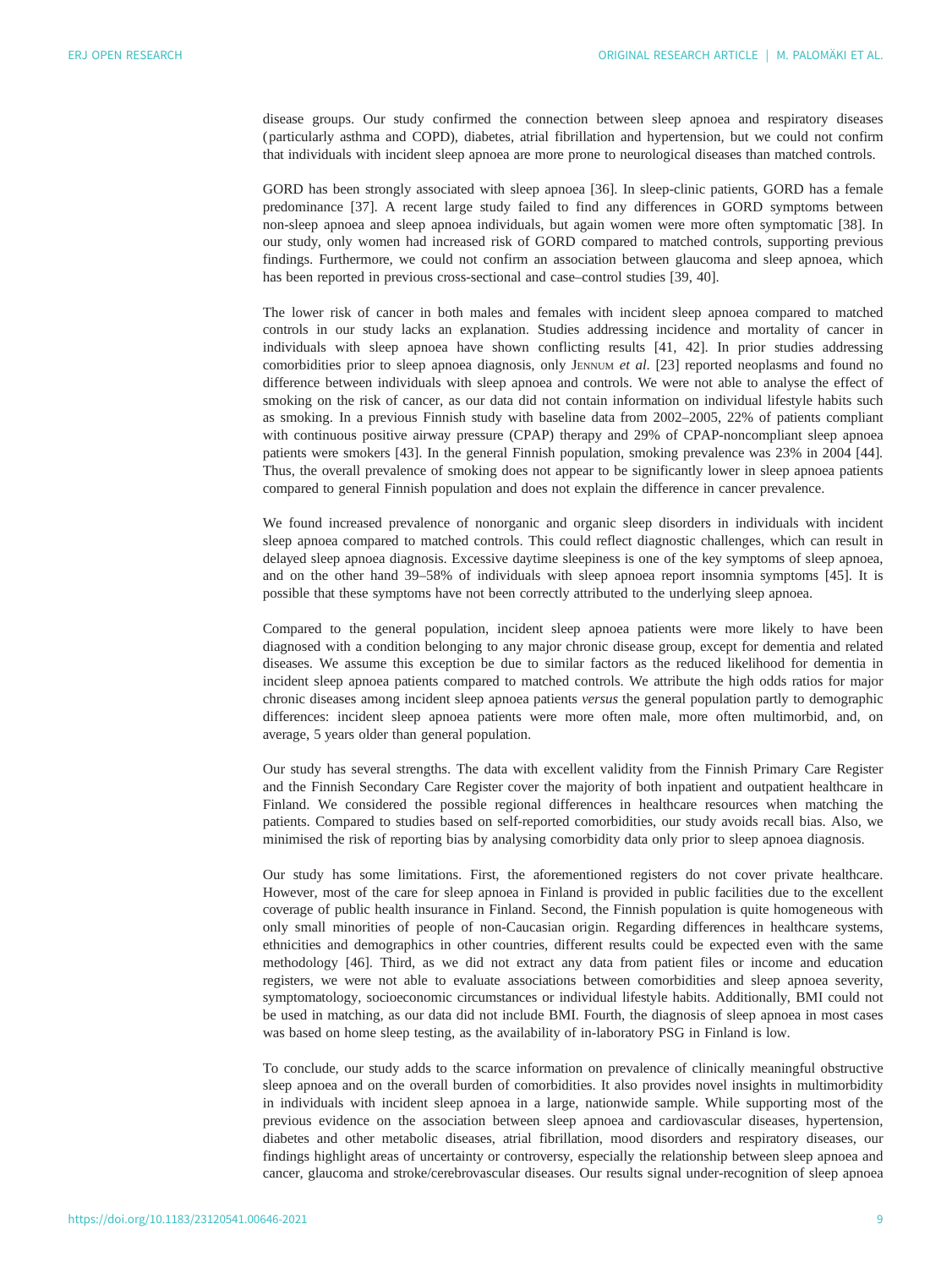<span id="page-9-0"></span>in those with dementia or psychotic disorder, and possible diagnostic delay due to not attributing the patient's sleep disorders to sleep apnoea. Most of the research on comorbidities in sleep apnoea uses the time of diagnosis of sleep apnoea as a starting point. Studying which diseases precede the diagnosis of sleep apnoea helps broaden the big picture of this worldwide and increasing health problem. Our large database provides an excellent opportunity to further analyse patients' disease history and use of health services in different levels of healthcare and medical specialties before sleep apnoea diagnosis.

Provenance: Submitted article, peer reviewed.

Data sharing statement: Data sharing is allowed in aggregated form due to Finnish legislation.

Author contributions: All authors were involved in the conception and design of the study. Statistical analysis was performed by M. Linna and J. Keto. All authors were involved in the interpretation of data. The draft was written by M. Palomäki. All authors reviewed and revised manuscript drafts, and approved the version submitted for publication. All authors had full access to the data, and take responsibility for the accuracy and integrity of the work.

Conflict of interest: M. Palomäki has received lecture fees from GlaxoSmithCline Ltd, Chiesi Ltd and Orion Ltd, and research grants from the Foundation of the Finnish Anti-Tuberculosis Association, Väinö and Laina Kivi Foundation, and Ida Montin Foundation. T. Saaresranta is the chairperson of the Finnish Task Force for Current Care Guidelines of Adult Sleep Apnoea. She has received lecture fees from Jazz Pharmaceuticals and financial support for educational events from ResMed Finland and Philips Healthcare Finland. U. Anttalainen has received research grants from the Finnish Government/Turku University Hospital the, Foundation of the Finnish Anti-Tuberculosis Association, the Tampere Tuberculosis Foundation and the Research Foundation for Respiratory Diseases. M. Partinen has received a study grant from the Parkinson Foundation, consulting fees from Jazz Pharmaceuticals and Bioprojet, and lecturing fees from MSD, Takeda and GSK, and has participated in the medical advisory board of Jazz Pharmaceuticals and Bioprojet. J. Keto is an employee of Jazz Pharmaceuticals. M. Linna has received consulting fees from Jazz Pharmaceuticals.

Support statement: This study is based on the IMPRO research dataset funded by the Academy of Finland. Under the direction of the authors, Peloton Advantage, LLC, an Open Health company, provided editorial support for this article, which was funded by Jazz Pharmaceuticals. This study was supported by the Foundation of the Finnish Anti-Tuberculosis Association. Funding information for this article has been deposited with the [Crossref Funder Registry](https://www.crossref.org/services/funder-registry/).

#### **References**

- 1 Heinzer R, Vat S, Marques-Vidal P, et al. Prevalence of sleep-disordered breathing in the general population: the HypnoLaus study. Lancet Respir Med 2015; 3: 310–318.
- 2 Senaratna CV, Lodge CJ, Lowe AJ, et al. Prevalence of obstructive sleep apnea in the general population: a systematic review. Sleep Med Rev 2017; 34: 70–81.
- 3 Fietze I, Laharnar N, Obst A, et al. Prevalence and association analysis of obstructive sleep apnea with gender and age differences – results of SHIP-Trend. J Sleep Res 2019; 28: e12770.
- 4 Hedner J, Grote L, Bonsignore M, et al. The European Sleep Apnoea Database (ESADA): report from 22 European sleep laboratories. Eur Respir J 2011; 38: 635–642.
- 5 Nicholson K, Makovski TT, Griffith LE, et al. Multimorbidity and comorbidity revisited: refining the concepts for international health research. J Clin Epidemiol 2019; 105: 142–146.
- 6 Bonsignore MR, Baiamonte P, Mazzuca E, et al. Obstructive sleep apnea and comorbidities: a dangerous liaison. Multidiscip Respir Med 2019; 14: 8.
- 7 Strausz S, Ruotsalainen S, Ollila HM, et al. Genetic analysis of obstructive sleep apnoea discovers a strong association with cardiometabolic health. Eur Respir J 2021; 57: 2003091.
- 8 The Finnish Medical Society Duodecim. Uniapnea (Obstruktiivinen Uniapnea Aikuisilla). [Sleep Apnoea (Obstructive Sleep Apnoea in Adults) Current Care Guidelines]. 2021. [www.kaypahoito.fi/hoi50088/](http://www.kaypahoito.fi/hoi50088/) Date last accessed: 30 January 2022.
- 9 Saarela J, Finnäs F. Geographic ancestry and cause-specific mortality in a national population. Popul Res Policy Rev 2009; 28: 169–194.
- 10 Laitinen L, Anttalainen U, Pietinalho A, et al. Sleep apnoea: Finnish National guidelines for prevention and treatment 2002–2012. Respir Med 2003; 97: 337–365.
- 11 Strausz S, Havulinna AS, Tuomi T, et al. Obstructive sleep apnoea and the risk for coronary heart disease and type 2 diabetes: a longitudinal population-based study in Finland. BMJ Open 2018; 8: e022752.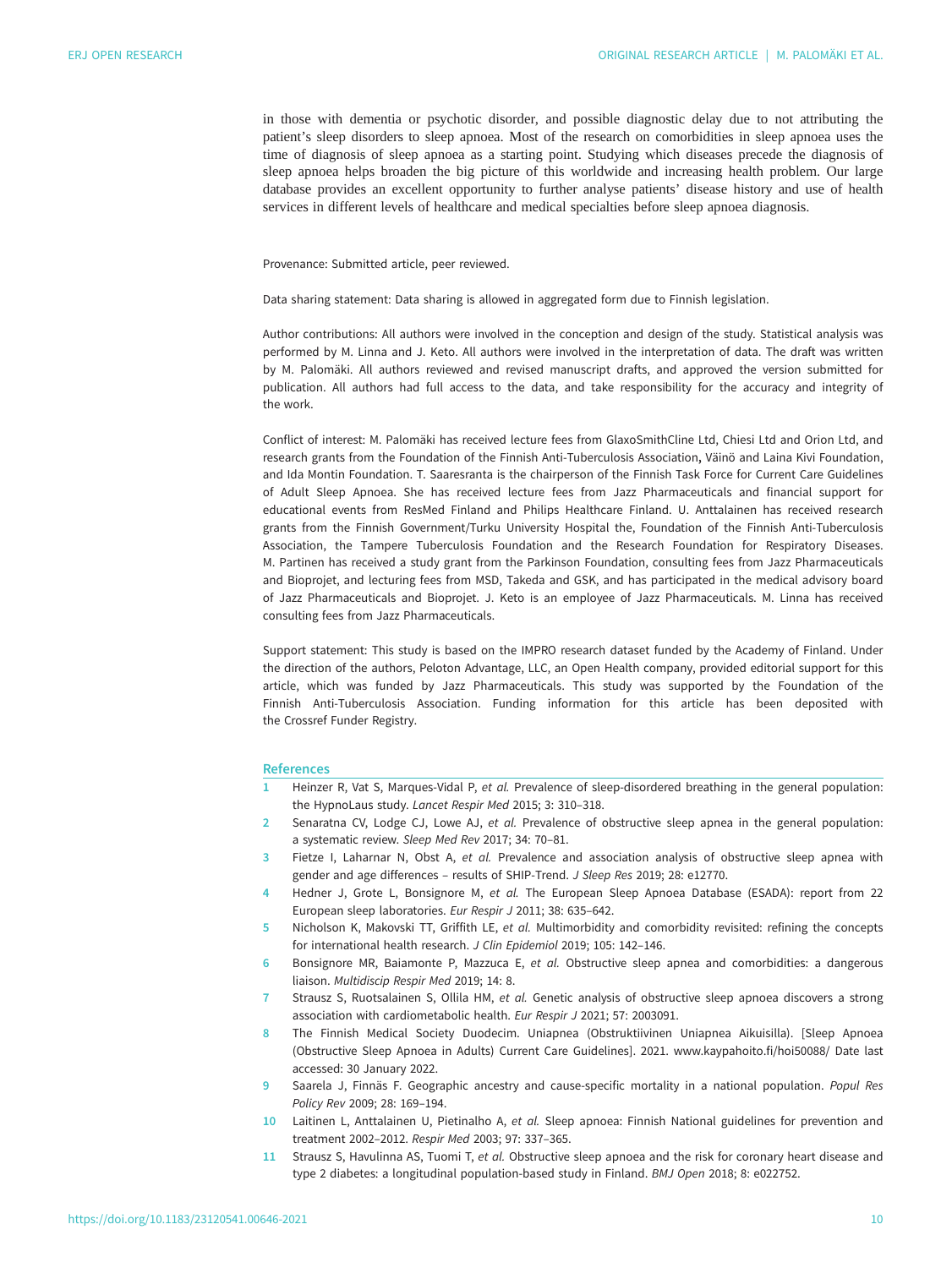- <span id="page-10-0"></span>12 Keränen T. Uniapnea ruuhkautti keuhkopoliklinikat. [Respiratory outpatient clinics are crowded for new sleep apnoea patients]. Suom Laakaril 2020; 75: 24.
- 13 Benjafield AV, Ayas NT, Eastwood PR, et al. Estimation of the global prevalence and burden of obstructive sleep apnoea: a literature-based analysis. Lancet Respir Med 2019; 7: 687–698.
- 14 Newman AB, Foster G, Givelber R, et al. Progression and regression of sleep-disordered breathing with changes in weight: the Sleep Heart Health Study. Arch Intern Med 2005; 165: 2408–2413.
- 15 Tishler PV, Larkin EK, Schluchter MD, et al. Incidence of sleep-disordered breathing in an urban adult population: the relative importance of risk factors in the development of sleep-disordered breathing. JAMA 2003; 289: 2230–2237.
- 16 Egeberg A, Khalid U, Gislason GH, et al. Psoriasis and sleep apnea: a Danish nationwide cohort study. J Clin Sleep Med 2016; 12: 663–671.
- 17 Hedner J, Hellstrand M. SESAR Svenska Sömnapnéregistret. Årsrapport 2019. [Swedish Sleep Apnoea Registry. Annual Report 2019]. https://registercentrum.blob.core.windows.net/sesar/r/SESAR-arsrapport-2019- HJeaXmsXNv.pdf 2019.
- 18 Martínez-García MÁ, Chiner E, Hernández L, et al. Obstructive sleep apnoea in the elderly: role of continuous positive airway pressure treatment. Eur Respir J 2015; 46: 142–151.
- 19 Bonsignore MR, Saaresranta T, Riha RL. Sex differences in obstructive sleep apnoea. Eur Respir Rev 2019; 28: 190030.
- 20 Wimms A, Woehrle H, Ketheeswaran S, et al. Obstructive sleep apnea in women: specific issues and interventions. Biomed Res Int 2016; 2016: 1764837.
- 21 Franklin KA, Sahlin C, Stenlund H, et al. Sleep apnoea is a common occurrence in females. Eur Respir J 2013; 41: 610–615.
- 22 Saaresranta T, Hedner J, Bonsignore MR, et al. Clinical phenotypes and comorbidity in European sleep apnoea patients. PLoS One 2016; 11: e0163439.
- 23 Jennum P, Ibsen R, Kjellberg J. Morbidity prior to a diagnosis of sleep-disordered breathing: a controlled national study. J Clin Sleep Med 2013; 9: 103–108.
- 24 Mokhlesi B, Ham SA, Gozal D. The effect of sex and age on the comorbidity burden of OSA: an observational analysis from a large nationwide US health claims database. Eur Respir J 2016; 47: 1162-1169.
- 25 Robichaud-Hallé L, Beaudry M, Fortin M. Obstructive sleep apnea and multimorbidity. BMC Pulm Med 2012;  $12.60$
- 26 Ruel G, Martin SA, Lévesque JF, et al. Association between multimorbidity and undiagnosed obstructive sleep apnea severity and their impact on quality of life in men over 40 years old. Glob Heal Epidemiol Genom 2018;  $3.910$
- 27 Finley CR, Chan DS, Garrison S, et al. What are the most common conditions in primary care? Systematic review. Can Fam Physician 2018; 64: 832–840.
- 28 Charokopos A, Card ME, Gunderson C, et al. The association of obstructive sleep apnea and pain outcomes in adults: a systematic review. Pain Med 2018; 19: S69–S75.
- 29 Smith R, Ronald J, Delaive K, et al. What are obstructive sleep apnea patients being treated for prior to this diagnosis? Chest 2002; 121: 164–172.
- 30 Li M, Hou WS, Zhang XW, et al. Obstructive sleep apnea and risk of stroke: a meta-analysis of prospective studies. Int J Cardiol 2014; 172: 466–469.
- 31 Arzt M, Young T, Finn L, et al. Association of sleep-disordered breathing and the occurrence of stroke. Am J Respir Crit Care Med 2005; 172: 1447–1451.
- 32 Redline S, Yenokyan G, Gottlieb DJ, et al. Obstructive sleep apnea-hypopnea and incident stroke: the Sleep Heart Health Study. Am J Respir Crit Care Med 2010; 182: 269–277.
- 33 Kerner NA, Roose SP. Obstructive sleep apnea is linked to depression and cognitive impairment: evidence and potential mechanisms. Am J Geriatr Psychiatry 2016; 24: 496–508.
- 34 Kuruppu DK, Matthews BR. Young-onset dementia. Semin Neurol 2013; 33: 365–385.
- 35 Myles H, Myles N, Antic NA, et al. Obstructive sleep apnea and schizophrenia: a systematic review to inform clinical practice. Schizophr Res 2016; 170: 222–225.
- 36 Wu ZH, Yang XP, Niu X, et al. The relationship between obstructive sleep apnea hypopnea syndrome and gastroesophageal reflux disease: a meta-analysis. Sleep Breath 2019; 23: 389–397.
- 37 Ju G, Yoon I-YY, Lee SD, et al. Relationships between sleep disturbances and gastroesophageal reflux disease in Asian sleep clinic referrals. J Psychosom Res 2013; 75: 551–555.
- 38 Basoglu OK, Vardar R, Tasbakan MS, et al. Obstructive sleep apnea syndrome and gastroesophageal reflux disease: the importance of obesity and gender. Sleep Breath 2015; 19: 585–592.
- 39 Huon LK, Liu SYC, Camacho M, et al. The association between ophthalmologic diseases and obstructive sleep apnea: a systematic review and meta-analysis. Sleep Breath 2016; 20: 1145–1154.
- 40 Shi Y, Liu P, Guan J, et al. Association between glaucoma and obstructive sleep apnea syndrome: a metaanalysis and systematic review. PLoS One 2015; 10: e0115625.